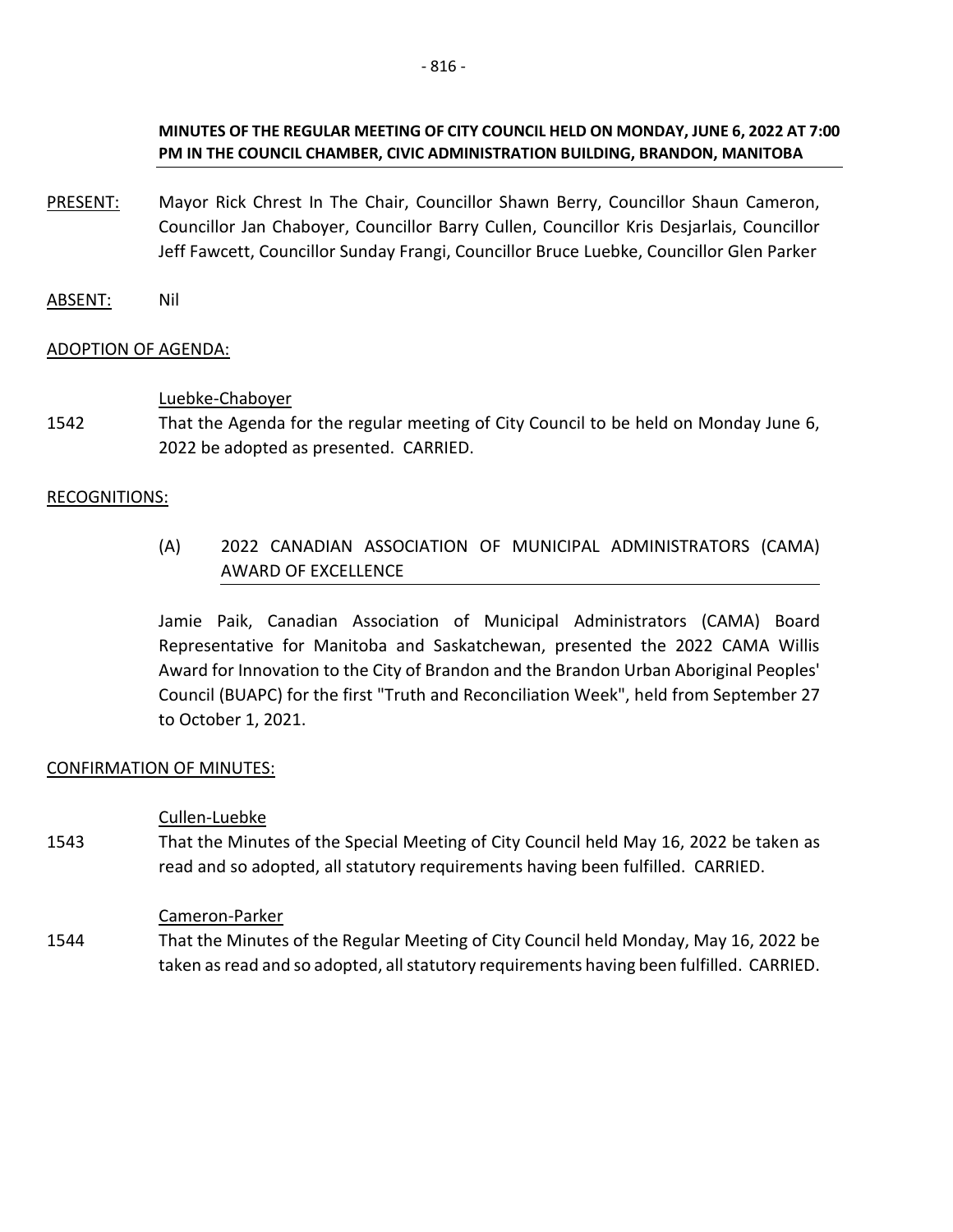### HEARING OF PRESENTATIONS:

# (A) FARRAH ANDERSON, PROVINCIAL ASSESSMENT SERVICES – 2023 TAX IMPACT REPORT

Farrah Anderson, Provincial Assessment Services, appeared before City Council to provide information on the impact of the 2023 property reassessment and to review a written report: "Impact of Reassessment 2023 City of Brandon".

Ms. Anderson advised that property owners could create an account online at <https://manitoba.ca/myproperty> to access their assessment notice and detailed property assessment information. She indicated residents should contact Provincial Assessment Services if they have questions regarding their property assessment, and noted assessment appeals would go to the Board of Revision.

### Parker-Chaboyer

1545 That the presentation by Farrah Anderson on behalf of Provincial Assessment with respect to an update on the 2023 Tax Impact Report be received. CARRIED.

### COMMUNITY COMMENTS/FEEDBACK:

## (A) DEBBIE PARROT - FIRE PIT USAGE

Debbie Parrot, a resident, addressed Council with respect to personal fire pit usage within City Limits and the negative health and environmental effects of smoke produced from personal fire pits. She noted concerns regarding wind and hours of usage with personal fire pits as outlined in the recommendations for the Open Air Fire Regulation.

## (B) GREG FRASER - REFERENDUM ON BANNING BURNING

Greg Fraser, area resident addressed Council with respect to fire pit burning within the City of Brandon. He indicated the low number of fire pit licenses issued and enquired if Council would consider a referendum question asking the residents about banning open fires within City limits.

## HEARING OF DELEGATIONS:

Nil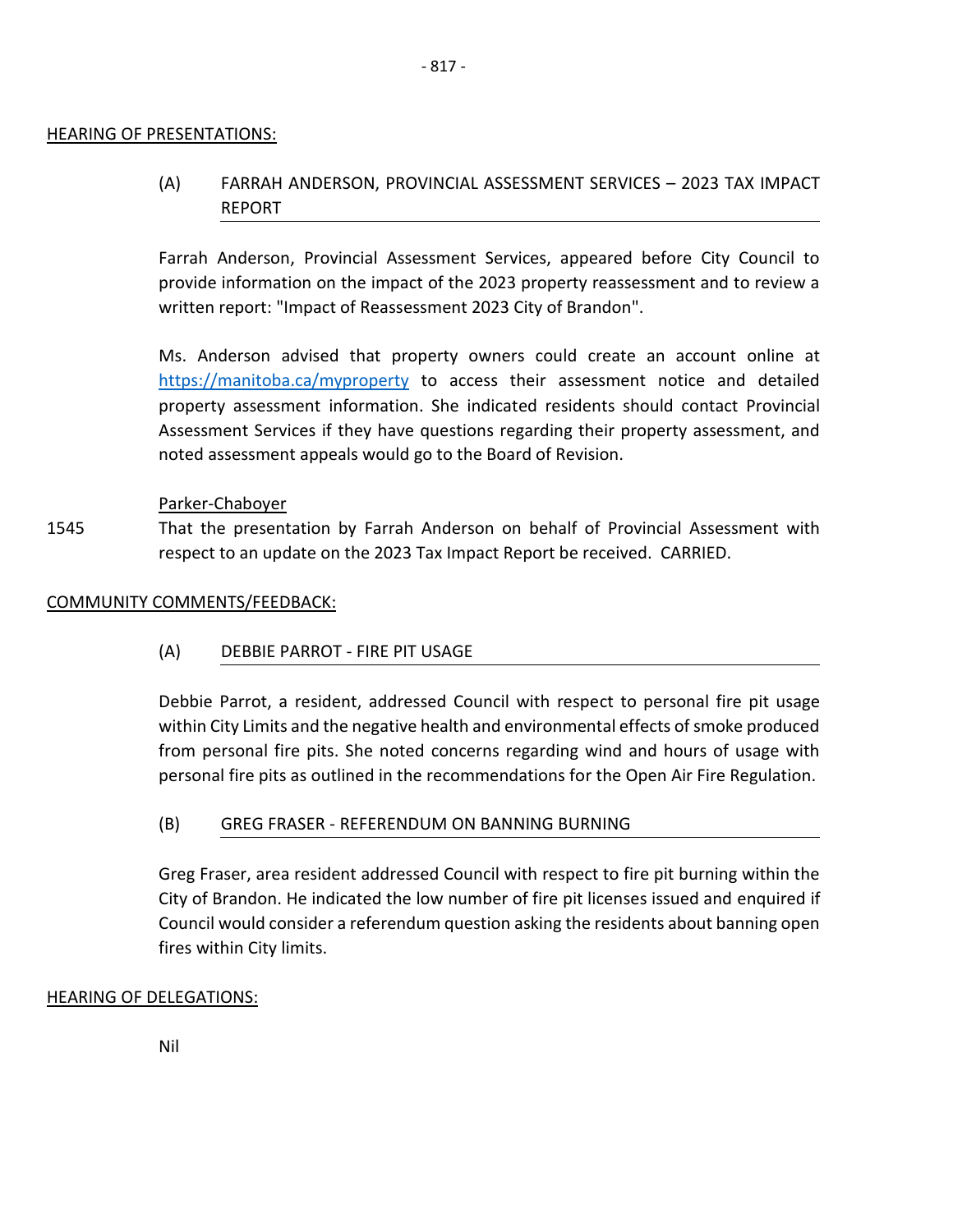### PUBLIC HEARINGS:

# (A) VARIANCE APPLICATION FOR 270 – 18TH STREET – URBAN BEEKEEPING ANCILLIARY USE

Ryan Nickel, Director of Planning & Buildings provided an overview of the variance application for 270 - 18th Street to allow for an urban beekeeping ancillary use on the roof top of Harvest Hall at the Brandon University. He noted the applicant had met all of the requirements to allow for the variance application to be approved.

Deanna Smid, the applicant on behalf of Brandon University, provided additional information on the steps taken to ensure public safety, the location of the hives on the roof with its own water source, restricted access to the hives, and having a Manitoba certified apiarist to care for the bees.

Barb Strutt, spoke in opposition to the variance application. Ms. Strutt noted safety concerns with the increased number of bees in the City and for area residents with bee allergies and the potential life-threatening reactions to a sting.

No further written or verbal representation was put forward either in support of or in opposition to the variance application.

### Cameron-Parker

1546 That the Public Hearing with respect to Variance Application V-05-22 to allow an urban beekeeping ancillary use at 240 - 18th Street be concluded. CARRIED.

## Chaboyer-Cameron

- 1547 That Variance Application V-05-22 to vary Table 17 under Section 64 of the Zoning Bylaw to allow an urban beekeeping ancillary use in the Educational and Institutional(EI) Zone be approved at 270 – 18th Street (Lots 1 to 40, Block 40, Plan 15 BLTO) subject to:
	- i. This order being valid for up to five (5) years from the date of approval; and
	- ii. The owner or successor, prior to establishing the beekeeping use, providing the Planning & Buildings Department written confirmation that their apiarist is certified by the Province of Manitoba. CARRIED AS AMENDED.

### AMENDMENT

### Luebke-Cameron

1548 That the above motion be amended by adding the following condition:

> (iii) The owner or successor providing an annual progress report to City Council. CARRIED.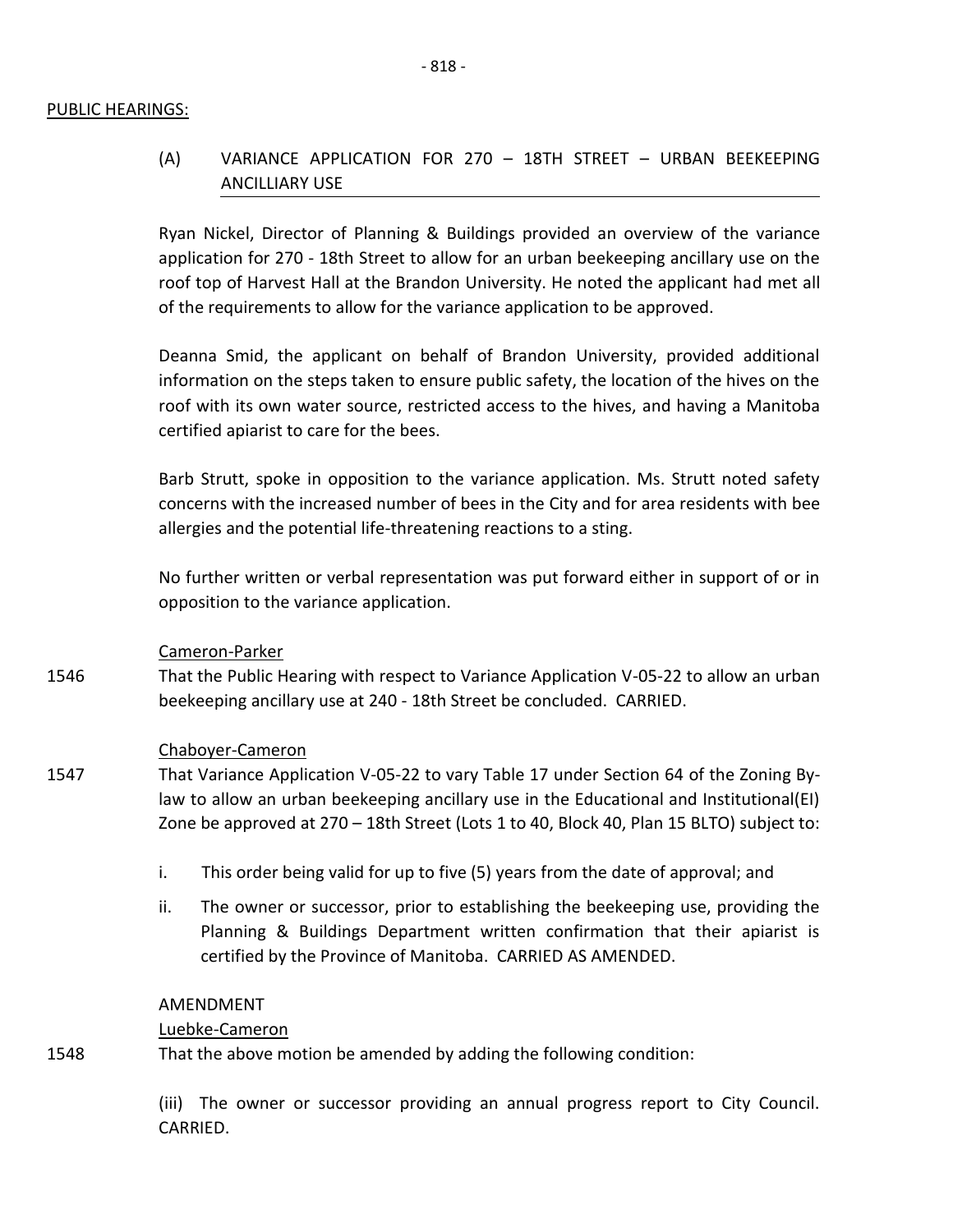### COMMUNICATIONS & PETITIONS:

Nil

### COMMITTEE REPORTS:

| (A) | AGE FRIENDLY COMMITTEE | MAY 31, 2022 |  |
|-----|------------------------|--------------|--|
|     |                        |              |  |

Councillor Chaboyer provided a written report from the Age Friendly Committee dated May 31, 2022 with respect to proposed changes to the Committee's Terms of Reference.

Following the presentation of the written report, Councillor Chaboyer provided a verbal report from the meeting of the Age Friendly Committee held on May 19, 2022 noting that June 15, 2022 was World Elder Abuse Day.

### Chaboyer-Desjarlais

1548 That the written report dated May 31, 2022 and the verbal report from the Age Friendly Committee be received. CARRIED.

### Cullen-Desjarlais

1549 That the updated Terms of Reference dated May 19, 2022 for the Age Friendly Committee of Council be adopted. CARRIED.

(B) KEYSTONE CENTRE VERBAL JUNE 6, 2022

Councillor Luebke provided a verbal report from the meeting of the Keystone Centre held on May 26, 2022. He welcomed Spencer Day and Katie Kerkowich as new members to the Board of Directors.

Councillor Luebke provided a financial update, and an update on the concerts held post COVID at the Keystone Centre. He noted some infrastructure work that would be undertaken shortly including the repaving of the east Ramp Parking Lot, the installation of a new video surveillance system and the arena handrails project. Councillor Luebke concluded by indicating the Manitoba Summer Fair was making it return this week to the Keystone Centre grounds for the first time in three years.

## Parker-Luebke

1550 That the report of the Keystone Centre Board be received. CARRIED.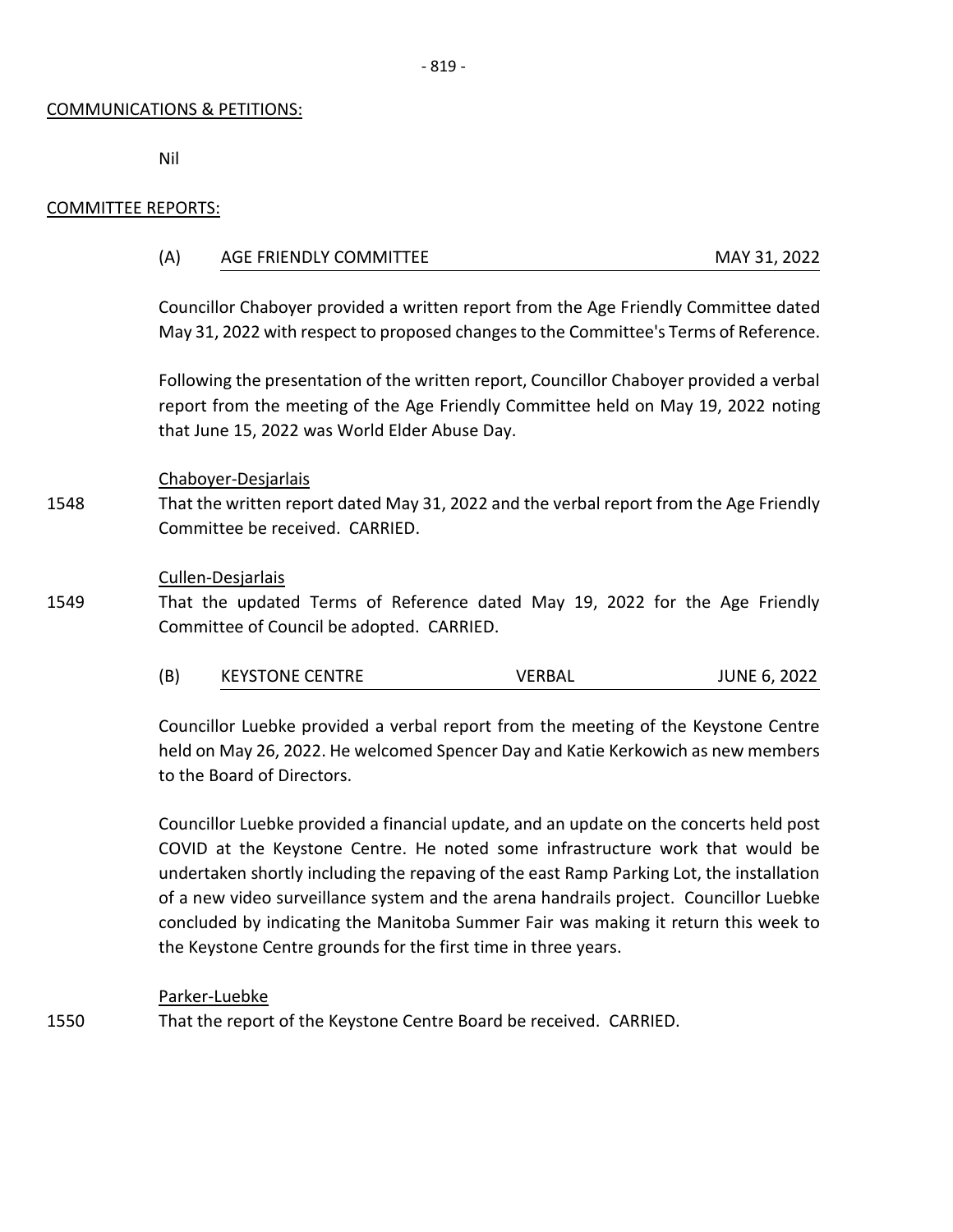## ENQUIRIES:

### (289) INTERSECTION CONTROLS - YIELD AND STOP SIGNS

Councillor Luebke referred to his previous enquiries with respect to the possibility of changing certain intersections within the City of Brandon from being controlled by yield signs to being controlled by stop signs. He noted that Administration had agreed to provide a report on same and enquired when that report was expected to be provided.

At the request of His Worship the Mayor, the City Manager responded that the Engineering Department had investigated this issue and concluded that the current practice of installing yield signs on streets with low traffic volume and stop signs for the busier intersections was appropriate. A video from Crystal, Minnesota demonstrated that the behavior of motorists was the same at intersections signed with yield signs as it was at those with stop signs. He agreed that this issue would continue to be monitored to ensure the appropriate method of traffic control was being utilized.

## (290) POOR ROAD CONDITIONS - SPRING ROAD MAINTENANCE

Councillor Parker advised that he had received numerous complaints with respect to the condition of roads in the City of Brandon this year. He enquired if an update, inclusive of the cause of delays in spring maintenance, could be provided.

At the request of His Worship the Mayor, the City Manager responded that road maintenance had been a challenge this spring due to weather conditions. He explained that spring maintenance could not be adequately performed until the frost had left the ground and the subsurface had sufficient time to dry, hence, work had been delayed this spring, however, the street maintenance program was now well underway.

Further to this issue, Councillor Parker suggested that complaint calls could be reduced by better communication with the public regarding delays in spring maintenance. He also enquired if extra staff could be brought in to ensure work was completed in a timely manner as was the case following a snow storm.

At the request of His Worship the Mayor, the City Manager responded that better communication with residents would be provided in the future. The General Manager of Operations responded that while they were currently limited in numbers, any available staff had been called in to ensure patching started as soon as the asphalt plant opened. Mr. Pulak confirmed that a de-brief was planned in the near future whereby the overall spring maintenance program would be discussed and necessary improvements for the future laid out.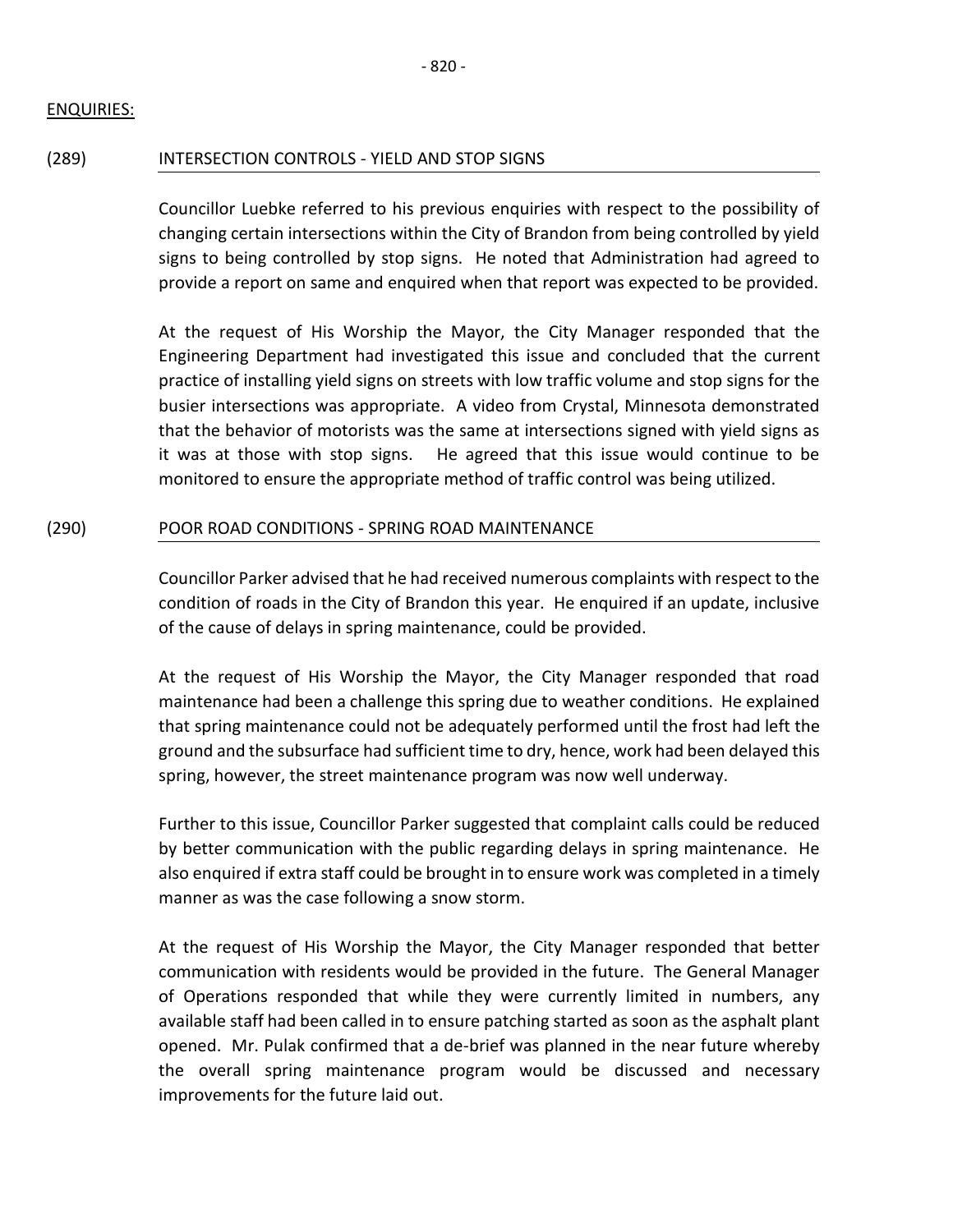# (291) DRAINAGE CONCERNS IN THE BACK LANE BETWEEN 25TH AND 26TH STREETS, NORTH OF VICTORIA AVENUE

Councillor Cameron advised that he had received calls recently from area residents who expressed concerns with drainage along the back lane between 25th and 26th Streets north of Victoria Avenue. He explained that residents in the 400 Block of 25th Street were experiencing flooded basements even with moderate rainfall and enquired if this situation could be investigated.

At the request of His Worship the Mayor, the City Manager responded that LIDAR (lazar imaging, detection and ranging) data indicated extremely flat elevations on this section of the lane with the catch basin behind 404 - 25th draining into the storm sewer on Louise Avenue. He advised that this issue would be further investigated by the Engineering Department with solutions sought to ensure the risk of flooding of area residences.

# (292) MALFUNCTIONING OF NEW CROSSWALK LIGHTS AT VICTORIA AVENUE AND MCDIARMID DRIVE

Councillor Cameron advised that the new crosswalk lights at the corner of Victoria Avenue and McDiarmid Drive were not functioning and enquired if this safety concern could be addressed as soon as possible.

At the request of His Worship the Mayor, the City Manager responded that the Engineering Department had inspected the site and confirmed that the lights were working. He informed everyone that there were two push buttons in the center median and pedestrians were instructed to push the button with arrow pointing in the direction they were going to activate the lights appropriately. Mr. Bowles also reminded everyone of the importance of making eye contact with motorists when accessing crosswalks to ensure both were aware of each other's presence.

## (293) BACK LANE AND STREET MAINTENANCE DELAYS

Further to Councillor Parker's enquiry, Councillor Frangi advised that he had received numerous complaints from ward residents with respect to the delays in gravelling and grading back lanes as well as overall maintenance of streets. He also requested that information on such delays be provided in a timelier manner.

At the request of His Worship the Mayor, the City Manager thanked Councillor Frangi for raising his concern and confirmed that notification of delays would be communicated promptly in the future.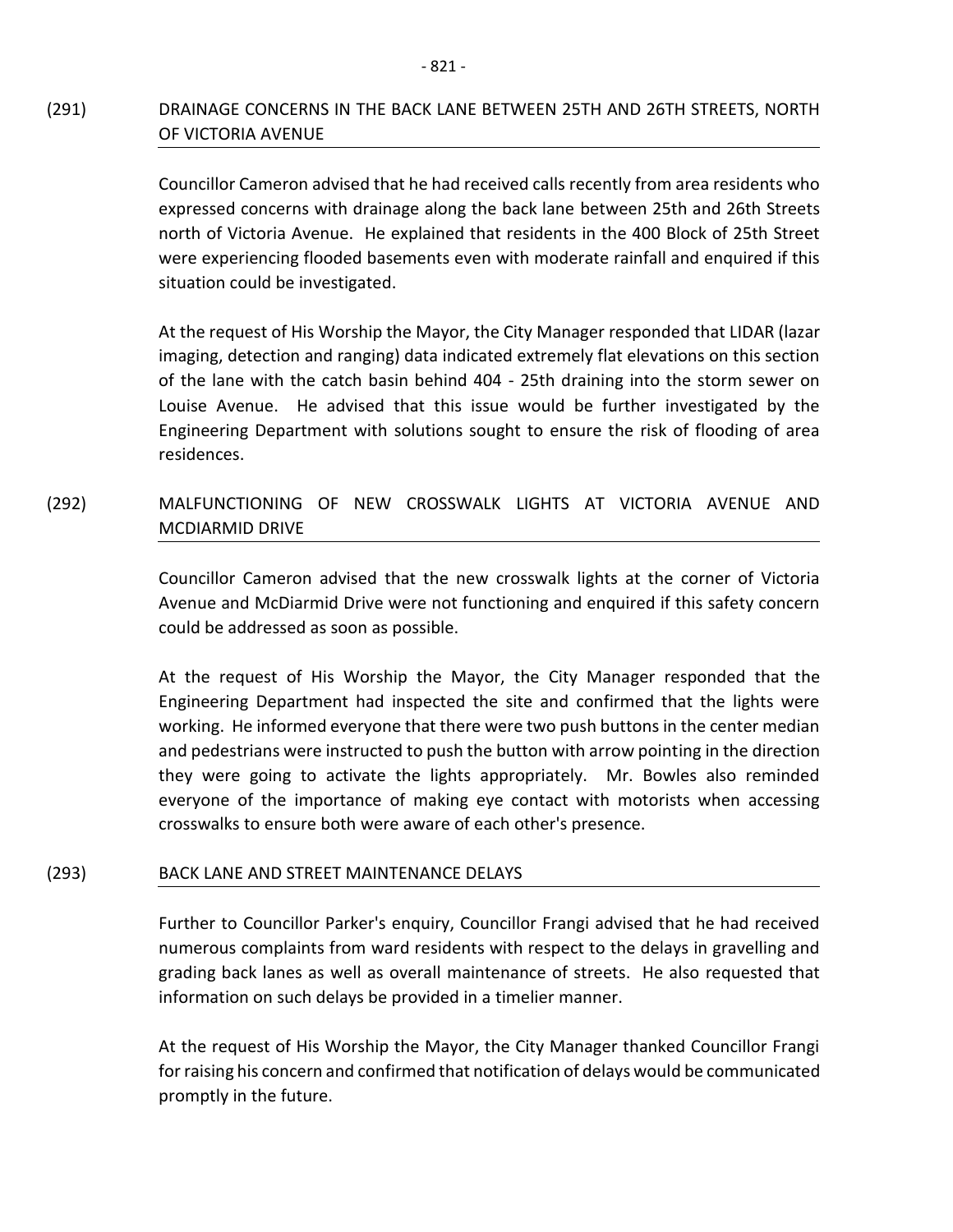# (294) ONGOING MAINTENANCE OF WILLOWDALE DITCH

Councillor Berry referred to his previous enquiries with respect to the maintenance of Willowdale Ditch. He noted that there had been an issue with a blockage and the problem solved within a short time of being reported to Public Works, however, ongoing weekly maintenance was necessary to ensure problems did not arise. He enquired when the full report on this matter was expected to be provided.

His Worship the Mayor agreed to take this matter under advisement.

# ANNOUNCEMENTS:

# WARD 2 MEETING - JUNE 28, 2022

Councillor Desjarlais announced that a Ward 2 meeting would take place June 28, 2022 at 6:30 p.m. at Park Community Centre Greenspace (indoors if raining). He advised that agenda items included an update on the Downtown Task Force, Park Community Centre, the Outdoor Sports Complex, the Library Conceptual Design, Truth and Reconciliation Week and other upcoming summer events and any other city or ward issues. He advised that members of Administration would be in attendance and invited everyone to attend.

# CITY PLAN COMMUNITY CELEBRATIONS

Councillor Luebke announced that a City Plan Celebration hosted by the City of Brandon Planning and Buildings Department was scheduled for Saturday, June 11, 2022 from 10:00 a.m. to 2:00 p.m. at Princess Park. He advised that the celebration was a come and go event with family friendly games and activities inclusive of local musicians and food trucks and skateboard lessons at the Kristopher Campbell Memorial Skate Plaza. Councillor Luebke advised that the celebration was a way of thanking residents for their input thus far on the new City Plan as well as provide an opportunity for those who had not yet shared their thoughts to do so.

# GIRL GUIDES OF CANADA

Councillor Cameron announced that he had met with Girls Guide of Canada Crocus West group. He mentioned it was a great opportunity to meet with the young people and listen to them share what they were passionate about.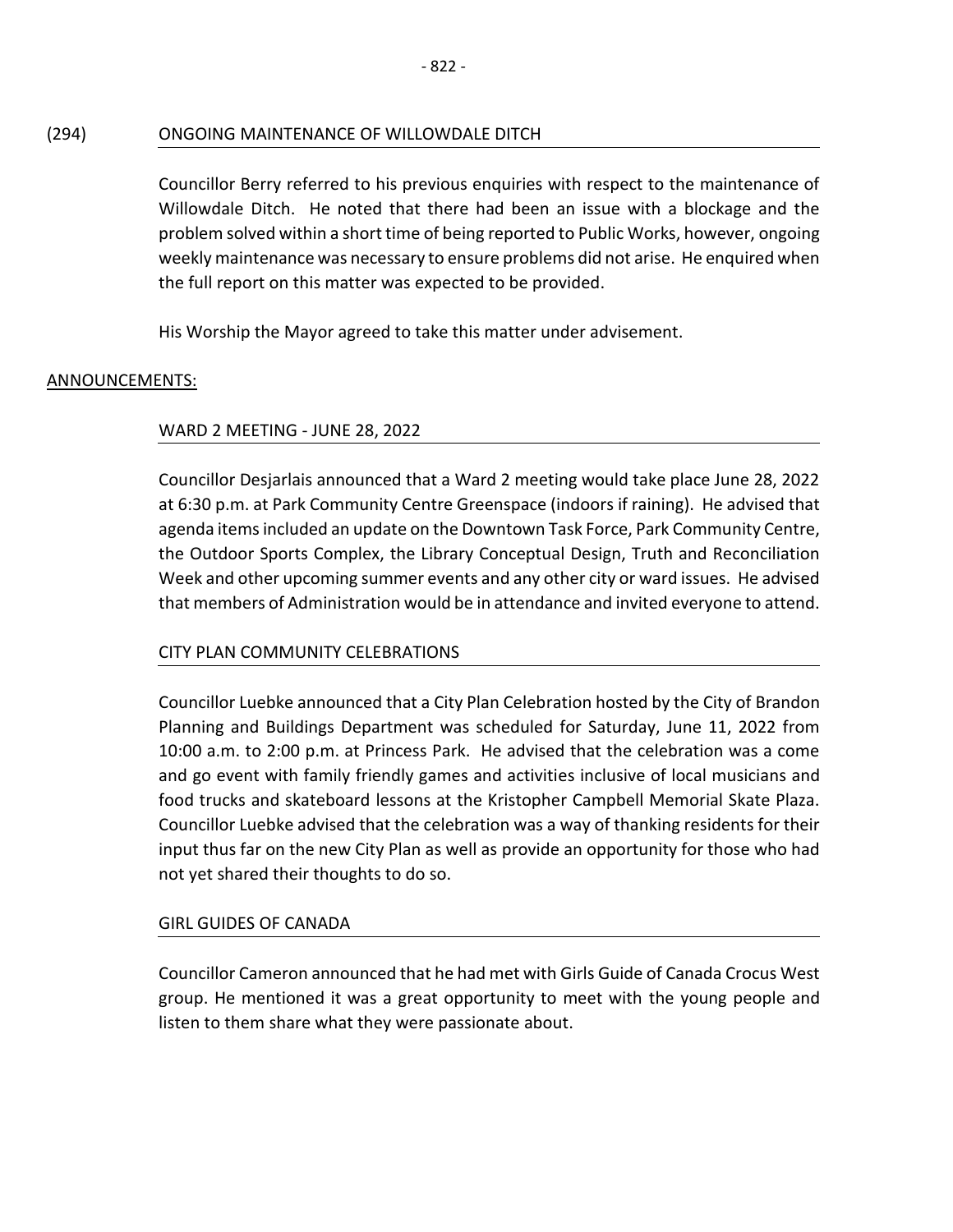## OFFICIAL OPENING OF VEGETABLE GARDEN AND PATIO AT SENIORS FOR SENIORS

Councillor Chaboyer announced that she had been pleased to represent City Council at the official opening of the vegetable garden and patio at Seniors for Seniors where she had been presented with an award of appreciation for the City of Brandon. She noted that Seniors for Seniors was celebrating their 40th Anniversary in 2022 and extended congratulations on this major milestone.

## CONGRATULATIONS FOR SUCCESSFUL ARBOUR DAY

Councillor Desjarlais congratulated the City of Brandon and its partners who hosted an event at the Keystone Centre in celebration of Arbour Day. He issued accolades to the City of Brandon Parks and Recreation Staff who shared their knowledge and expertise with those in attendance.

## FEDERATION OF CANADIAN MUNICIPALITIES (FCM) CONFERENCE

His Worship Mayor Chrest announced that he along with Councillors Frangi and Luebke had attended the annual Federation of Canadian Municipalities Conference held June 2 – 5, 2022 in Regina, Saskatchewan.

## MUNICIPAL AND SCHOOL BOARD ELECTION OCTOBER 26, 2022

His Worship Mayor Chrest reminded everyone that the October 26, 2022 Municipal Council and School Board Election was only 20 weeks away. He advised that the registration period for Mayoral candidates was May 2 - September 20, 2022 and for Councillor candidates June 30 - September 20, 2022 with further information available at brandonvotes.ca.

## GENERAL BUSINESS:

## (A) REQUEST FOR DISASTER FINANCIAL ASSISTANCE – 2022 SPRING FLOODING

Considered was a report from the Emergency Manager dated May 26, 2022 with respect to the above.

## Fawcett-Parker

1551 WHEREAS the City of Brandon has realized pre-emptive actions, response and recovery costs for the 2022 Spring Flooding Event;

> AND WHEREAS the Provincial Government has announced a Disaster Financial Assistance Program regarding the 2022 Spring Flood Event;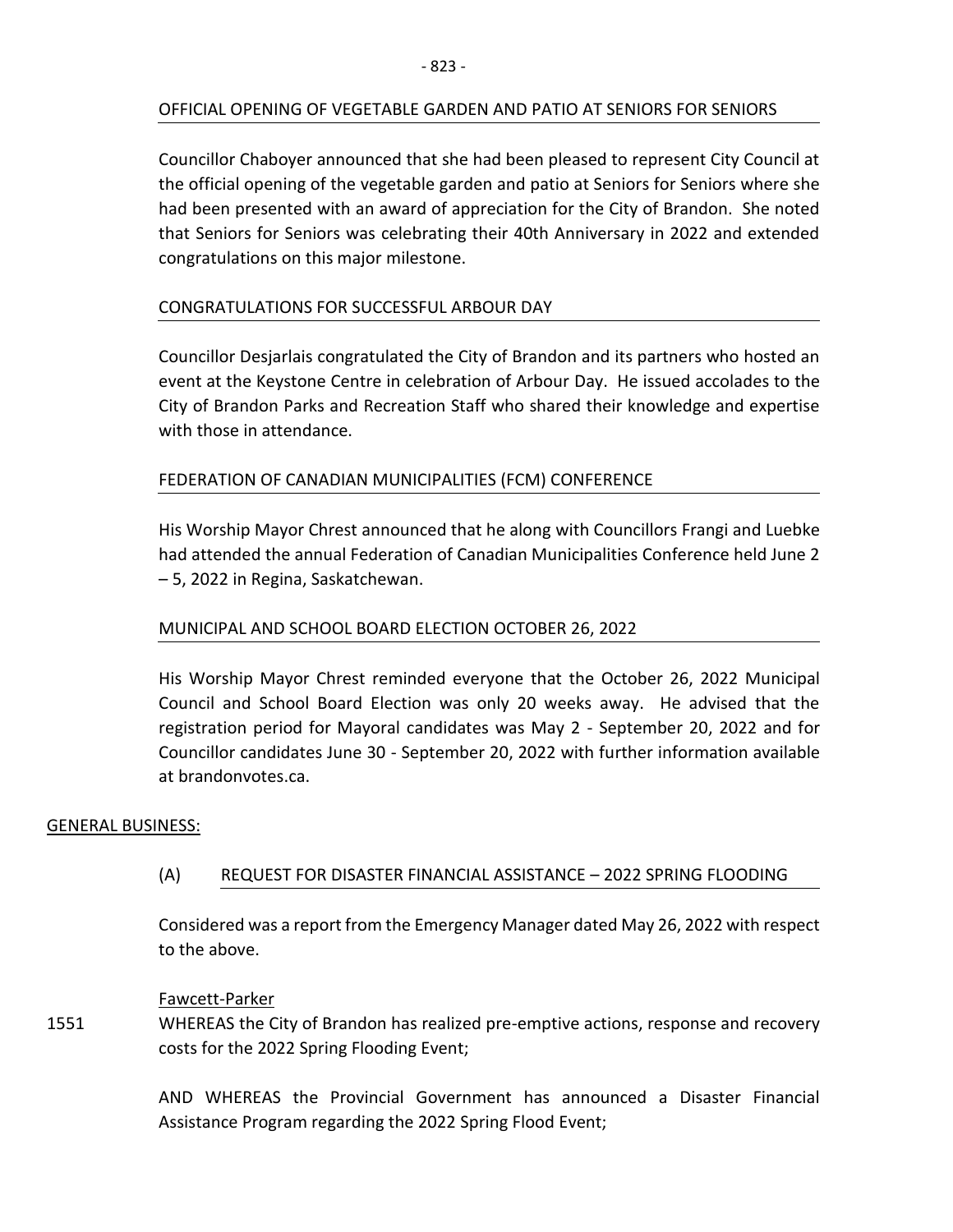THEREFORE BE IT RESOLVED that the City of Brandon respectfully requests the Province to participate in the program (public sector) as it has incurred expenses as a result of this event;

AND FURTHER BE IT RESOLVED that the City of Brandon, on behalf of their residents, also respectfully requests the Province, to participate in this program (private sector) in the event that residents incur financial costs relating to the 2022 Spring Flood Event. CARRIED.

# (B) APPLICATION TO SUBDIVIDE - 21 WILLOWCREST AVENUE

Submitted for consideration was a report from the Legislative Services Department dated May 24, 2022 with respect to the above.

## Luebke-Parker

1552

That the application to subdivide the property at 21 Willowcrest Avenue (Parcels A/B, Plan 1269, BLTO, Parcels 1/2, Plan 1287 BLTO, Parcel B, Plan 1547 BLTO, Parcel 1, Plan 1592 BLTO) be approved to create one (1) lot and a public road in the Residential High Density (RDH) zone, subject to the owner or successor:

- 1. Entering into a development agreement with the City of Brandon, to be registered in series with the subdivision, with the following conditions:
	- a. The Developer agrees that the development agreement shall be outlined into three sections:
		- Overall Site Conditions of Development (shared responsibility of all property owners);
		- Lot 1 Conditions of Development; and
		- **Lot 2 Conditions of Development.**

The Developer further agrees to construct a maximum of 194 high density residential units and a public right-of-way in general consistency with the proposed site plan and any variation of the plan may require the Developer to obtain approval from Brandon City Council who may request additional public input and amendment to the agreement.

# Overall Site Conditions of Development

b. The Developer agrees to dedicate a portion of Willowcrest Avenue to the City as public right-of way. The portion of road to be dedicated shall be in accordance with the Subdivision Application Map and the Plan of Subdivision and shall be a minimum width of 7.3m with sufficient boulevard to accommodate a sidewalk.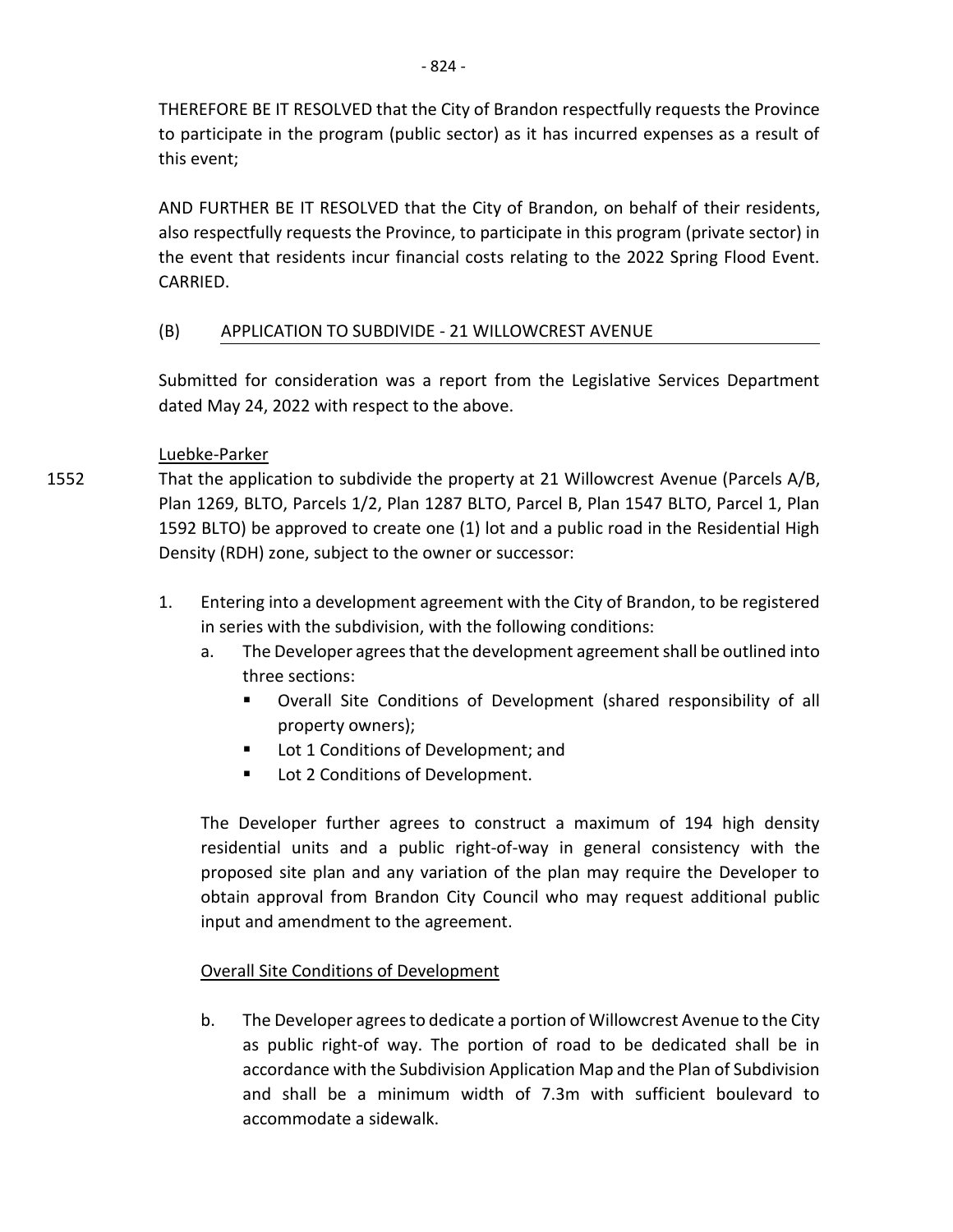- 825 -

Should the Developer be unable to dedicate sufficient right of way to accommodate a sidewalk, the Developer will be required to secure an Easement Agreement with the property owner of 1640 Sycamore Drive to allow for unimpeded access to the sidewalk in perpetuity for both Lot 1 and Lot 2.

- c. The Developer agrees to construct a 1.8m sidewalk along the north side of the right-of-way for the entire length of Lot 1. The design of all work proposed in the right-of-way is subject to review and acceptance by the City Engineer prior to the issuance of a development permit, and shall be performed as stated in the latest edition of the City of Brandon's Standard Construction Specifications.
- d. The Developer agrees to plant a minimum of 3 private trees on the south side of the right-of-way within Lot 1 in lieu of City boulevard trees. The Developer will be responsible to maintain these trees.
- e. The Developer agrees to submit to the Engineering Department all materials testing data, televising including mandrel results and as-built drawings confirming that construction to date has been completed in accordance with the Standard Construction Specifications for all works that are proposed to be transferred to City ownership through the right-of-way dedication extending Willowcrest Avenue. Such results are to be reviewed by the City with acceptance of all works to be confirmed in writing prior to the release of a development permit.
- f. The Developer agrees to design and construct Willowcrest Avenue from Lyndale Drive to the westerly limits of Lot 2. Road construction must also include the relocation of the existing fire hydrant at the northeast corner of Lyndale Drive and Willowcrest Avenue and any related shallow infrastructure relocations. The Developer will be required to submit design drawings as prepared by a professional engineer with such design being subject to review and acceptance by the City Engineer.
- g. The Developer agrees to provide the City with a Detailed Cost Estimate for all work within the right-of-way. The Detailed Cost Estimate is to include all work proposed to be public and all work previously constructed under the original Developer which will become public through the right-of-way dedication. The Detailed Cost Estimate is to be prepared by the Developer's Consulting Engineer and is to be submitted for review and acceptance by the City Engineer.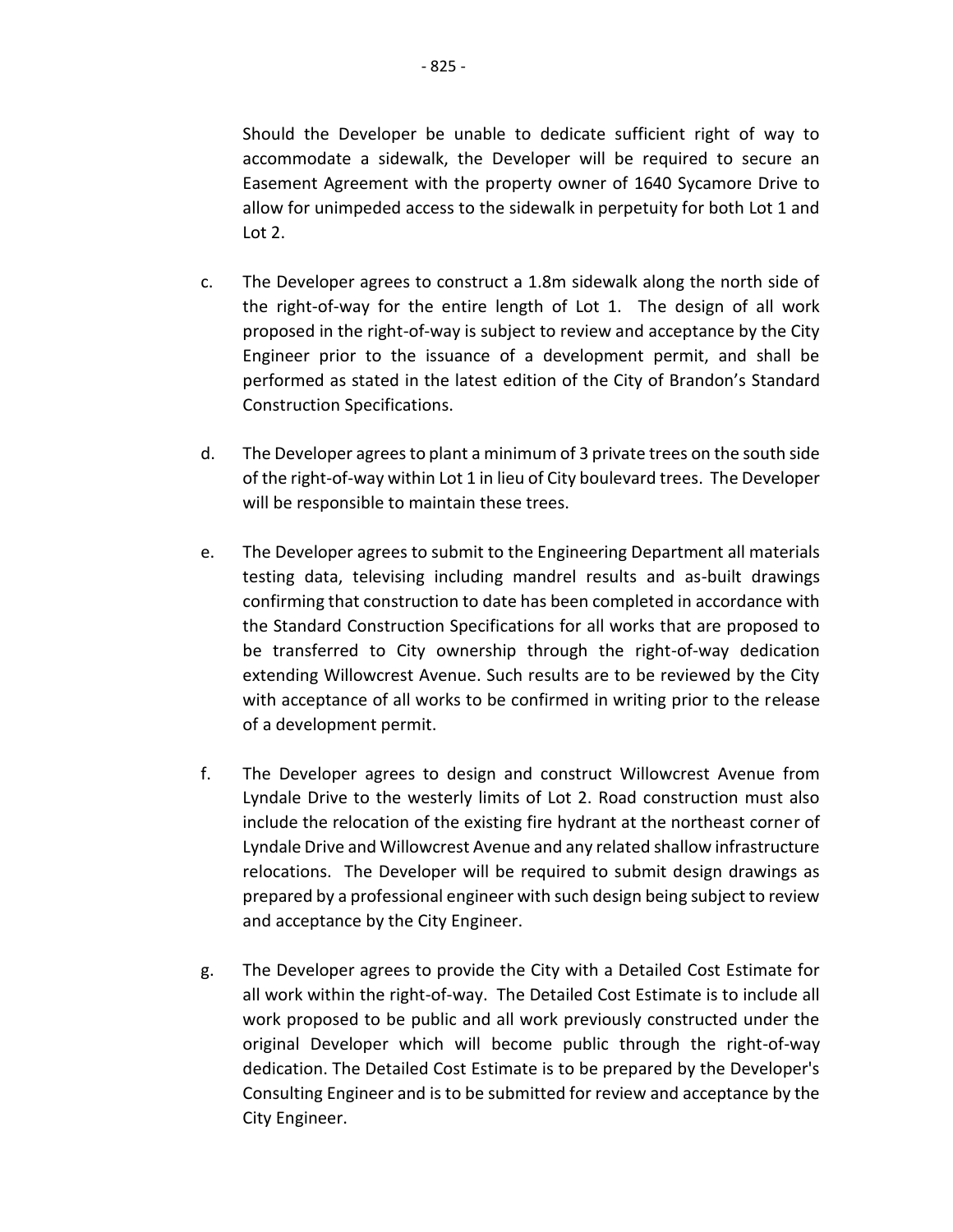- h. The Developer will be responsible to submit an Irrevocable Letter of Credit totaling 15% of the Detailed Cost Estimate. Submission of the Letter of Credit is required prior to the issuance of a development permit.
- i. The Developer agrees to secure an Easement Agreement for shared drainage between Lot 1 and Lot 2. The Easement Agreement shall include the drainage outlet of Lot 1 and at a minimum, acceptance of 5-year pre-development stormwater flows from Lot 1. The Easement Agreement shall be registered in series with the Plan of Subdivision.
- j. The Developer agrees to execute a Construction Conforming Agreement for Lot 1, Lot 2 and 1640 Sycamore Drive to allow for continued and unimpeded secondary access of Lot 1 over Lot 2 and 1640 Sycamore Drive and Lot 2 through 1640 Sycamore Drive. The Construction Conforming Agreement is to be registered on all affected titles prior to the release of any building permits for Lot 1 and/or Lot 2.
- k. The Developer agrees to clear snow on Willowcrest Avenue east of Lyndale Drive in perpetuity.

## Lot 1 Conditions of Development

- l. The Developer agrees to mitigate the increased stormwater runoff on Lot 1 by either controlling the release rate to that of a 5-year pre-development event while providing storage for a 100-year post-development event or providing evidence of an agreement with Lot 2 to allow for runoff to be discharged onto Lot 2 at an uncontrolled rate whereas Lot 2 will control the release rate to that of a 5-year pre-development event while providing storage for a 100-year post development event taking both Lot 1 and Lot 2 into consideration. The Developer will be required to submit design drawings as prepared by a professional engineer with such design being subject to review and acceptance by the City Engineer.
- m. The Developer agrees to enter into a Private Sewer and Water Agreement with the City. The Private Sewer and Water Agreement is to be registered on Lot 1 in series with the Plan of Subdivision. Upon registration of this agreement on title, the City undertakes to discharge the previous Private Sewer and Water Agreement currently registered on title of the original parcel. All registration costs shall be at the sole cost of the Developer.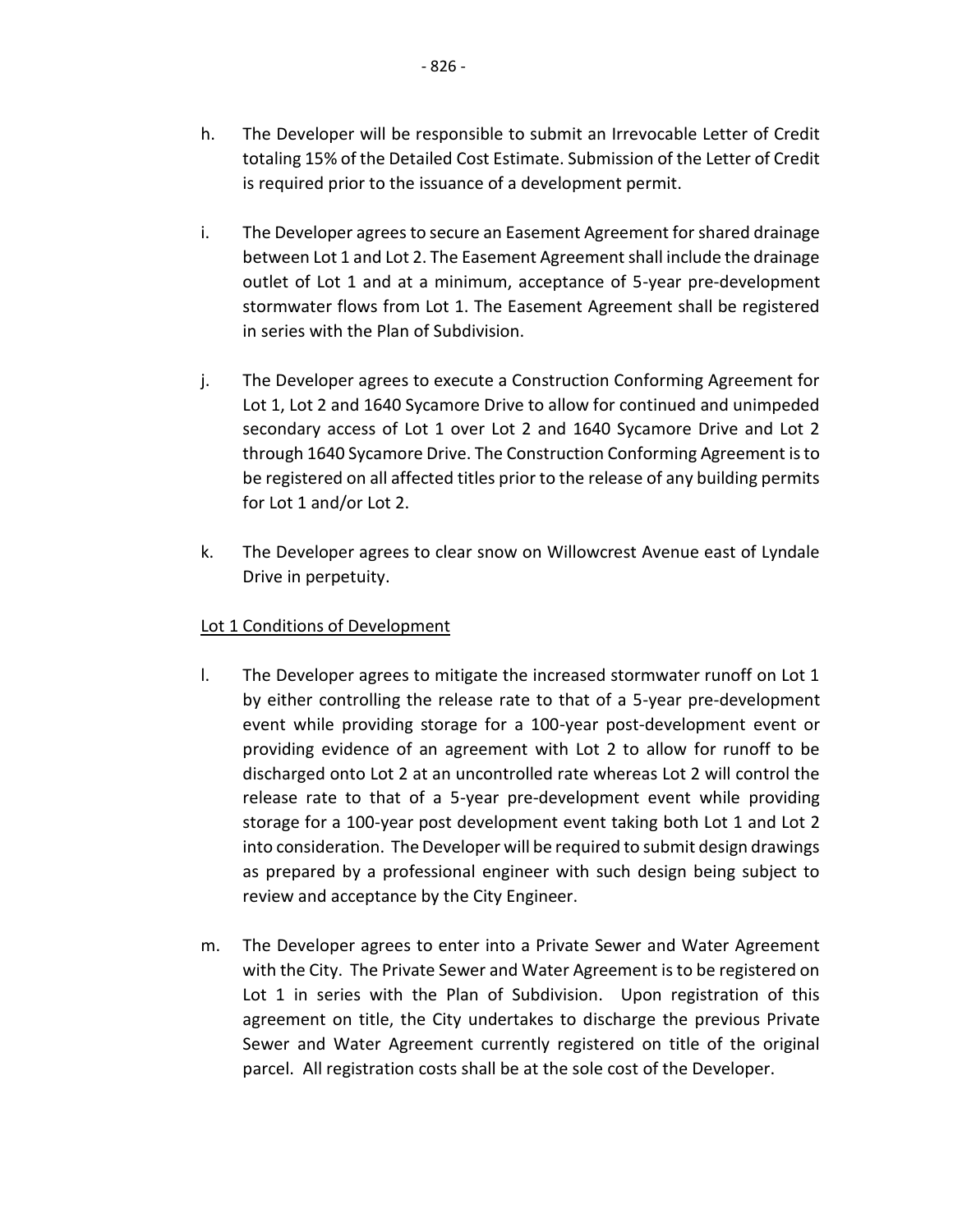- n. The Developer agrees to improve and maintain the public reserve area located south of Lot 1 for the entire length of Lot 1. This shall include but not be limited to, designing and constructing a 1.8m (6.0ft) high fence on the south property line of the public reserve and landscaping and tree planting within the public reserve. The Developer further agrees to maintain the public reserve and fencing, which includes but is not limited to, cutting grass and watering the trees, in perpetuity.
- o. The Developer agrees to abandon all watermain east of "Sta 0+055,83, as shown on Drawing C2.2" stamped as "Reviewed for Construction" dated October 16, 2017 which was installed for future looping purposes. The Developer further agrees to install a new fire hydrant at the southerly dead end of the private watermain.
- p. The Developer agrees that all existing private water services, which were installed in accordance with previously accepted design drawings and are proposed to be abandoned, are to be disconnected at the private watermain.
- q. The Developer agrees that all existing private sewer services, which were installed in accordance with previously accepted design drawings and are proposed to be abandoned, are to be disconnected at the private sewer main.
- r. The Developer agrees that prior to the issuance of the subdivision certificate of approval, to contribute to the Brandon School Division in lieu of land dedication in the amount of \$3,645.00 for the proposed 18 units. Payment of receipt will be required prior to issuance of the subdivision certificate of approval.

## Lot 2 Conditions of Development

s. The Developer agrees to mitigate the increased stormwater runoff on Lot 2 by controlling the release rate to that of a 5-year pre-development event while providing storage for a 100-year post-development event. The Developer will be required to submit design drawings as prepared by a professional engineer with such design being subject to review and acceptance by the City Engineer.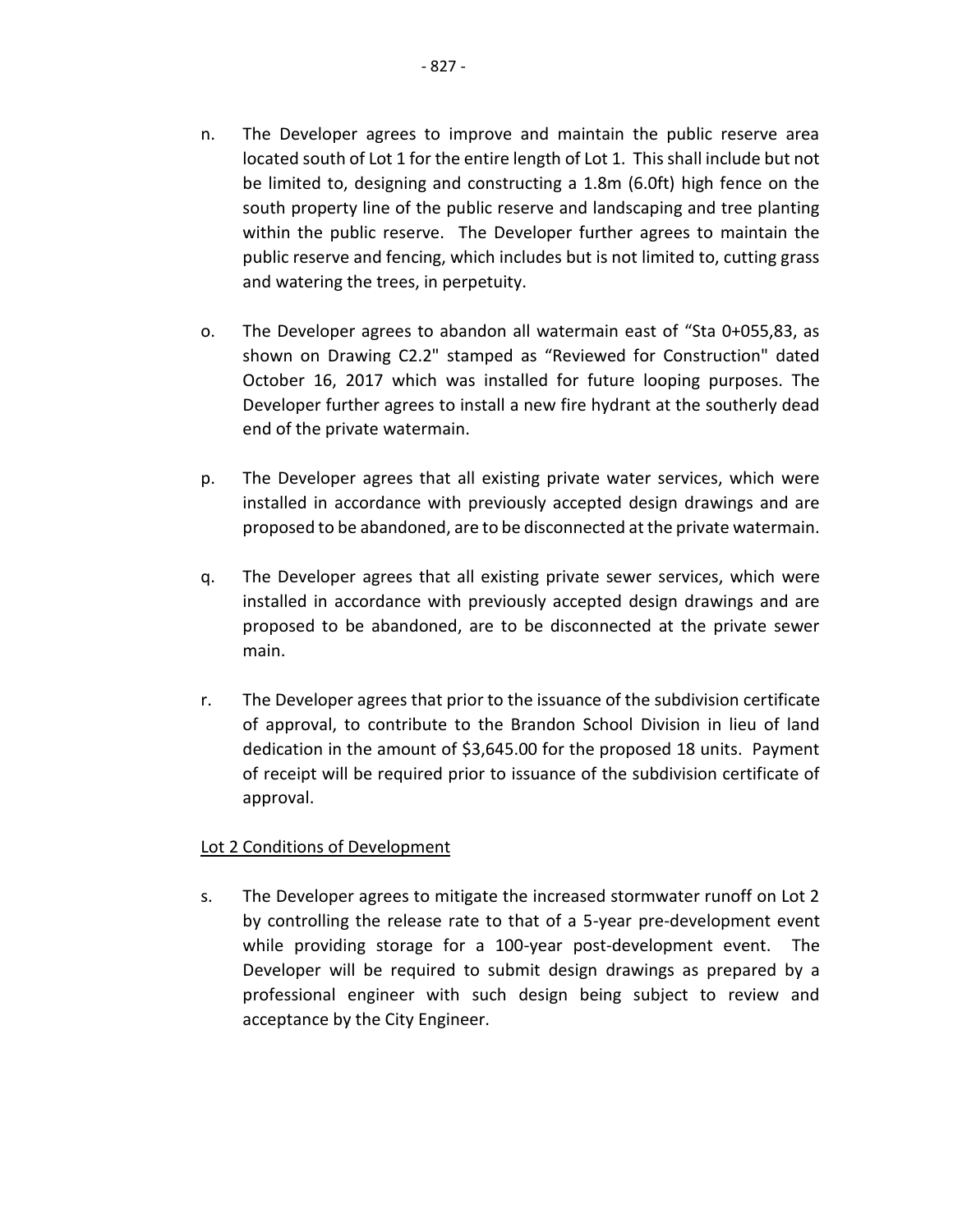- t. The Developer agrees to enter into a private Sewer and Water Agreement with the City. The Private Sewer and Water Agreement is to be registered on Lot 2 in series with the Plan of Subdivision. Upon registration of this agreement on title, the City undertakes to discharge the previous Private Sewer and Water Agreement currently registered on title of the original parcel. All costs of registrations shall be at the sole cost of the Developer.
- u. The Developer agrees to improve and maintain the public reserve area located south of Lot 2 for the entire length of Lot 2. This shall include but not be limited to, designing and constructing a 1.8m (6.0ft) high fence on the south property line of the public reserve and landscaping and tree planting within the public reserve. The Developer further agrees to maintain the public reserve and fencing, which includes but is not limited to, cutting grass and watering the trees, in perpetuity.
- v. The Developer acknowledges the site will be subject to development charges. Network Infrastructure charges shall be in accordance with the 2022 Fee Schedule in the amount of \$154,627.60 and will be due upon the execution of the development agreement. Should the development agreement not be executed in the year in which development charges have calculated, the development charges calculation will be re-calculated to reflect the current year in which the agreement is signed. Additional development charges will be charged against any future buildings and will be applied at the time of issuance of a building permit.
- w. The Developer agrees that prior to the issuance of the subdivision certificate of approval, to contribute to the Brandon School Division in lieu of land dedication in the amount of \$33,615.00 for the proposed 166 units. Payment of receipt will be required prior to issuance of the subdivision certificate of approval.
- x. The Developer agrees to provide written confirmation that necessary arrangements have been made for postal service and that the pick-up/dropoff location of the community mail box has been determined between the Developer and Canada Post, to the approval of Canada Post.

and that Administration be authorized to prepare a Development Agreement containing all conditions and requirements to protect the City's interests in accordance with any procedures, policies, by-laws and Acts.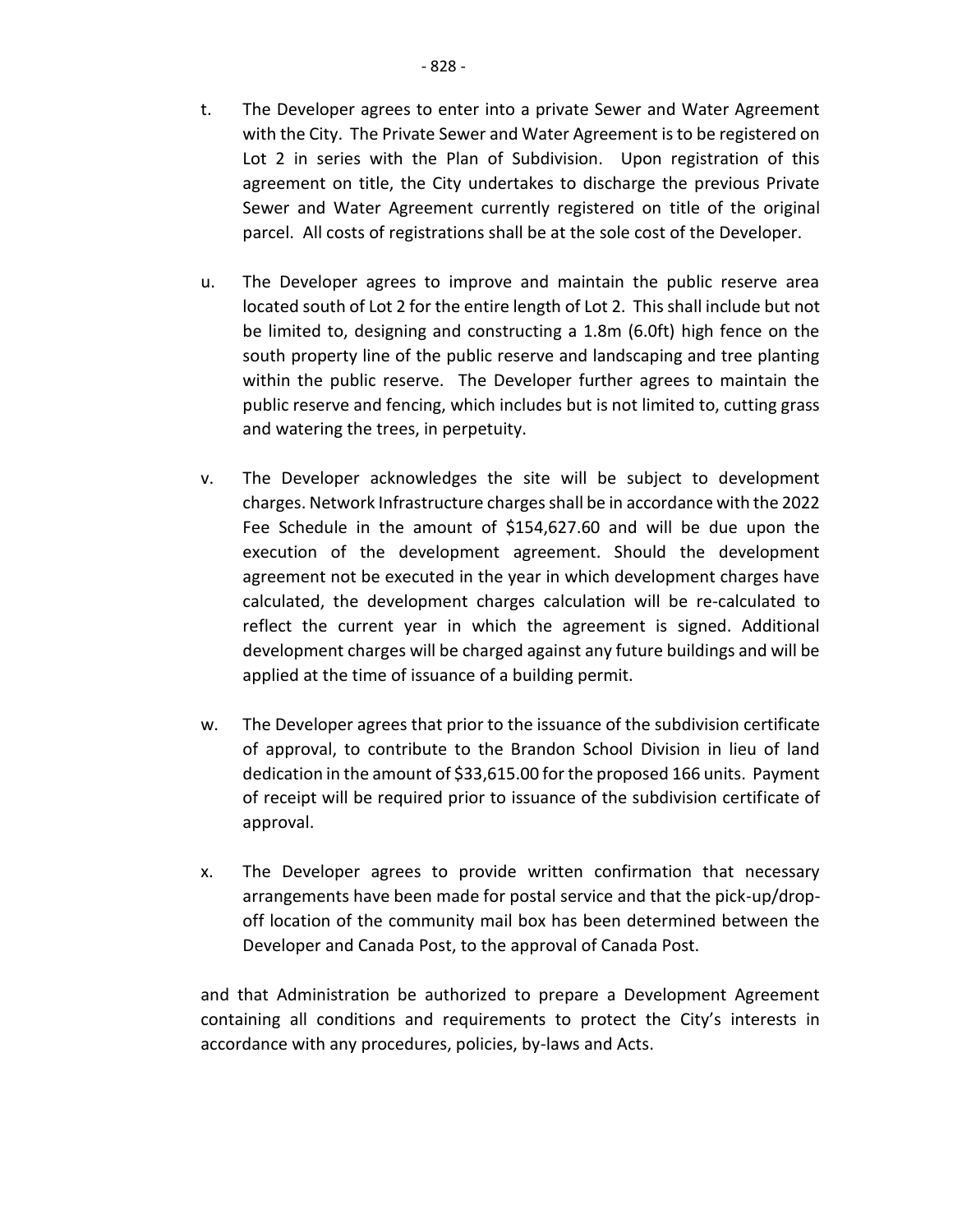- 2. Submitting written confirmation to the City of Brandon Planning & Buildings Department that arrangements have been made for postal service to the satisfaction of Canada Post;
- 3. Providing written confirmation to the City of Brandon Planning & Buildings Department that taxes for the property to be subdivided, for the current year plus any penalty, interest and arrears, have been paid in full or arrangements must be made satisfactory to Brandon City Council; and
- 4. Submitting written confirmation to the City of Brandon Planning & Buildings Department that arrangements have been made for a joint use easement agreement and Plan of Easement to the satisfaction of Manitoba Hydro, BellMTS, and Westman Communications Group, and registering the easement agreement along with the easement plan, if required, in series with the plan of subdivision. CARRIED.
- (C) RESIDENTIAL PARKING PERMIT PROGRAM

City Council considered a report from Councillor Bruce Luebke dated May 25, 2022 with respect to the above.

## Luebke-Parker

1553 WHEREAS the City of Brandon and City Council endeavor to update by-laws based on the needs of its residents.

> AND WHEREAS the global pandemic has changed many ways in which business is conducted, including the increased ability for employees to work from home;

> AND WHEREAS residents should be encouraged to use other modes of transportation to travel to and from workplaces;

> AND WHEREAS the City Council's Strategic Plan has an overarching theme of Environment & Climate Change;

> NOW BE IT RESOLVED that the Traffic Authority Advisory Committee (TAAC) evaluate the need for extending the 48-hour parking prohibition through a Residential Parking Permit Program;

> AND FURTHER that the Traffic Authority Advisory Committee (TAAC) determine what time limit would be acceptable and the criteria a resident would need to qualify for a Residential Parking Permit that allows a resident to park on the street for more than 48 hours. CARRIED.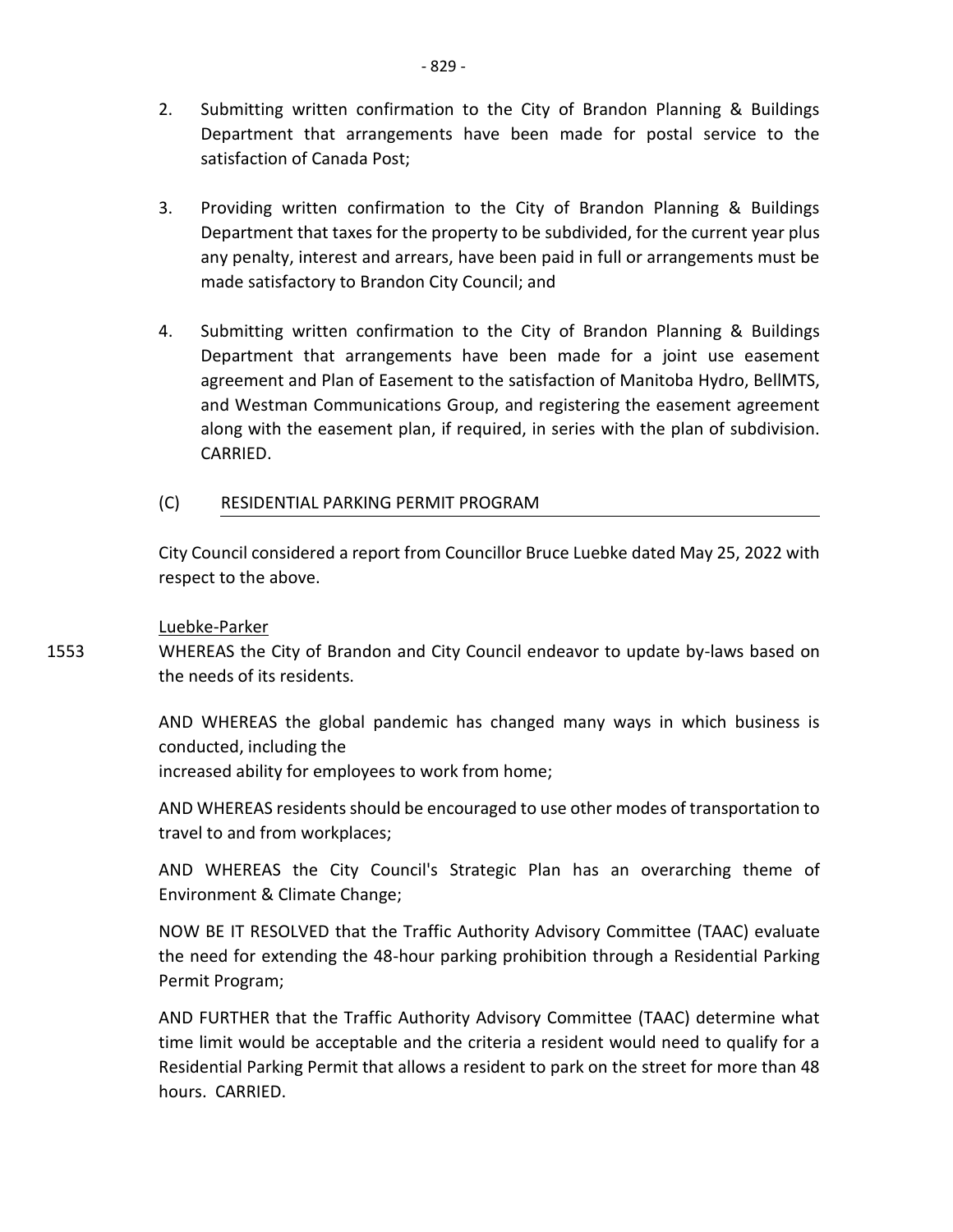### (D) OPEN AIR FIRE REGULATIONS

Considered was a report from Fire & Emergency Services dated June 1, 2022 with respect to the above.

### Parker-Cameron

1554 That amendments be made to Open Air Fires Regulation P30 to limit the hours of use of outdoor burning appliances between 12:00 p.m. and 12:00 a.m. and to prohibit the use of outdoor burning appliances when a poor air quality advisory is issued by the Province;

> and further, that enhanced public education for the city of Brandon be undertaken with an emphasis on those areas of the city with a higher density of outdoor burning appliances to identify the proper use of outdoor burning appliances as well as stressing the use of acceptable burning material. NOT VOTED ON.

### Berry-Luebke

1555 That consideration of the motion to amend open Air Fires Regulation P30 be deferred to the June 20, 2022 meeting of City Council. CARRIED.

## BY-LAWS:

NO. 7335 TO AMEND TREE PROTECTION BY-LAW NO. 7285 - CLARIFICATION OF TERMS AND HOUSEKEEPING ITEMS

It was noted that this by-law had received first reading on May 16, 2022.

### Desjarlais-Chaboyer

1556 That By-law No. 7335 to amend Tree Protection By-law No. 7285 to clarify terms and general housekeeping amendments be read a second time. CARRIED.

Desjarlais-Chaboyer

1557 That the by-law be read a third and final time. CARRIED.

> In accordance with Section 137 of The Municipal Act, a recorded vote was taken on the motion to give By-law No. 7335 third reading.